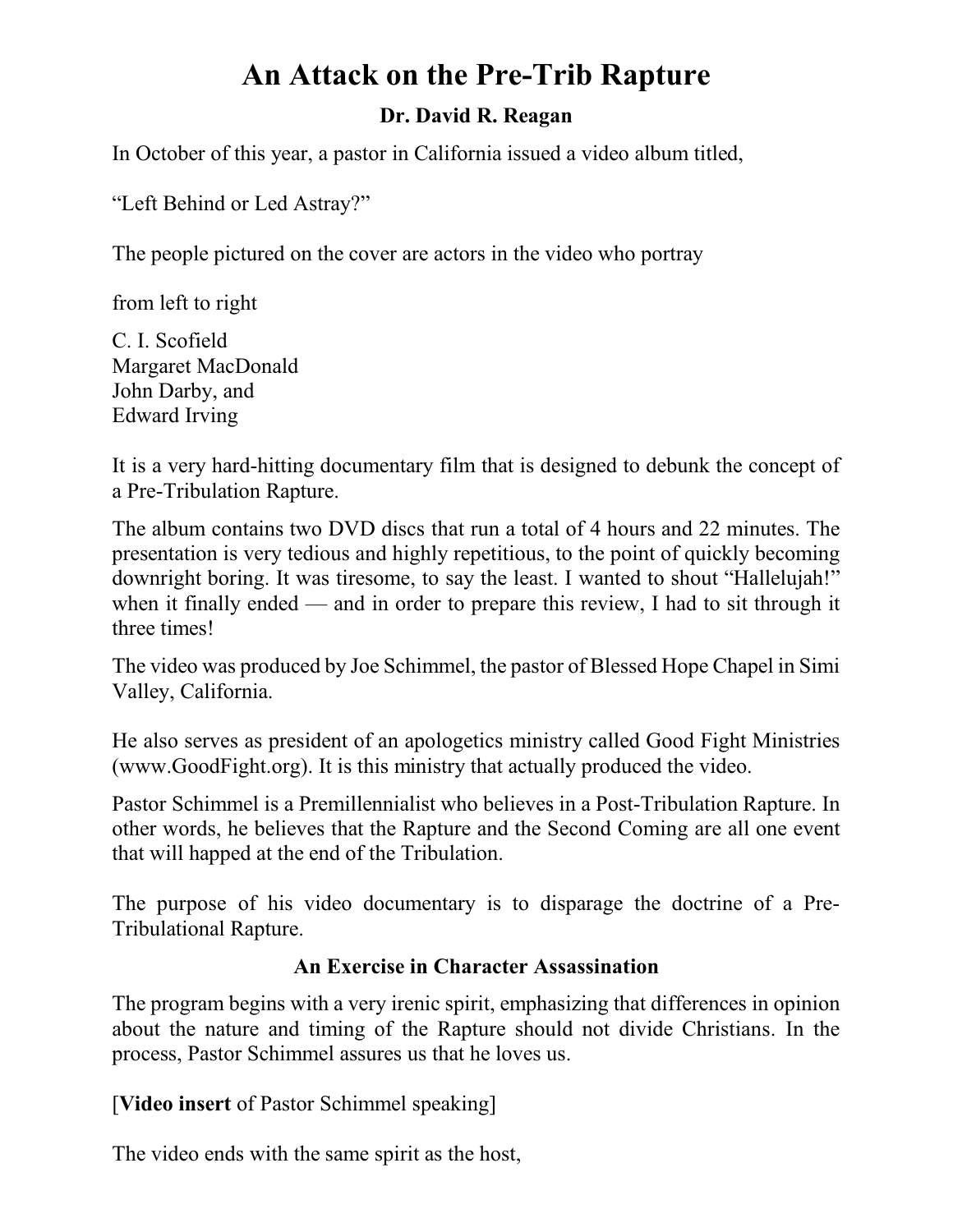[**Video insert** of Schimmel hugging Le Noury]

Pastor Schimmel, gives a big bear hug to Colin Le Noury.

Colin Le Noury is the director of the oldest Pre-Trib Rapture ministry in the world namely, The Prophetic Witness Movement International in England.

This ministry was founded in December 1917 by F. B. Meyer in response to the Balfour Declaration and the liberation of Jerusalem.

The fundamental problem with the video is that between those irenic bookends there is an all-out effort to besmirch the reputations of every major person that Schimmel considers to have played a role in the development of the Pre-Trib doctrine.

In short, the video is one long, unrelenting and painful exercise in character assassination.

## **A Brief Note**

Incidentally, that big bear hug at the end of the video was very deceptive. Colin Le Noury was never told the true purpose of the video. He was led to believe that Pastor Schimmel just wanted to interview him about the establishment and history of his ministry.

When Colin discovered the true purpose, he sent four separate messages demanding that the footage shot with him not be included in the video. His request were ignored.

# **Schimmel's Distorted History**

Pastor Schimmel begins his review of the history of the development of the Pre-Trib rapture concept with a "sinister" 16th Century Spanish priest named

**Francisco Ribera** who proposed a Rapture 45 days before the end of the Tribulation. Nothing good, of course, could come from such a person, first because he was a Catholic priest, and second because he was a Jesuit.

He was followed by an 18th Century Baptist pastor from Wales by the name of

**Morgan Edwards** who proposed a Rapture in the middle of Daniel's 70th Week. This was a Pre-Trib Rapture because Morgan considered only the last half of Daniel's 70th Week to be the Tribulation.

But Edwards is written off as having no influence on anyone, and furthermore, he was defrocked for immorality.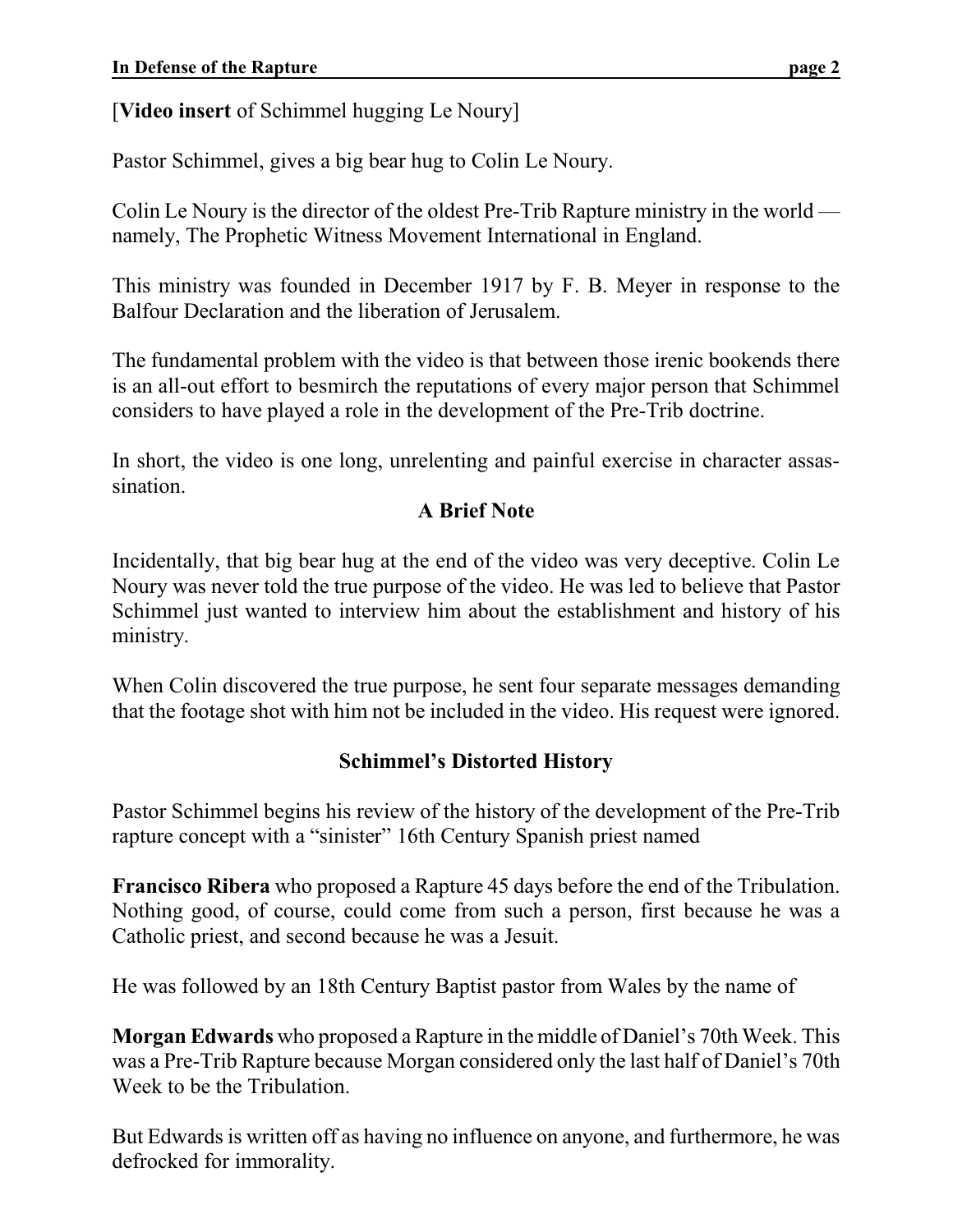That brings us to another Jesuit priest, a Latin American named

**Manuel de Lacunza**, who wrote in the late 18th Century. He also proposed a Rapture 45 days before the end of the Tribulation. He is dismissed as being "devious" because he hid his true identity by using a pen name.

Pastor Schimmel then ties that priest to

**Edward Irving**, who he describes as a "flamboyant and eccentric" English prophecy teacher who translated Lacunza's book int English, but who also ends up being defrocked for heresy.

To make matters worse, Schimmel spends most of the four hours of the program trying to prove that the real turning point in the development of the Pre-Trib doctrine came in 1830

[**Video insert** of Margaret MacDonald]

when a 15 year old Scottish girl named Margaret McDonald got caught up in Charismania and began to experience emotional seizures and visions that were demonic in nature.

The concept of a Pre-Trib Rapture was supposed to have emerged from all these warped people, only to be picked up by another Englishman,

**John Darby,** who systematized the doctrine and then falsely claimed he had originated it. Darby then supposedly became a dogmatic and tyrannical cult leader.

When the doctrine spread to the United States, it was popularized by

**C. I. Scofield** in his popular study Bible. The only problem being that Scofield was a drunk, a crook, a jail bird, a shyster and a ruffian, among other nefarious things!

And then there is **Clarence Larkin**, the great illustrator of prophetic truths who turned out to be involved in pyramidology.

And if that is not enough to turn your stomach against the Pre-Trib Rapture doctrine, then consider some of the doctrine's modern day proponents like

**Chuck Missler and J. R. Church** who are portrayed as dabblers in astrology.

Whew! By the time you get to the end of the video you feel like you have been watching an episode from some slimy modern-day TV reality program.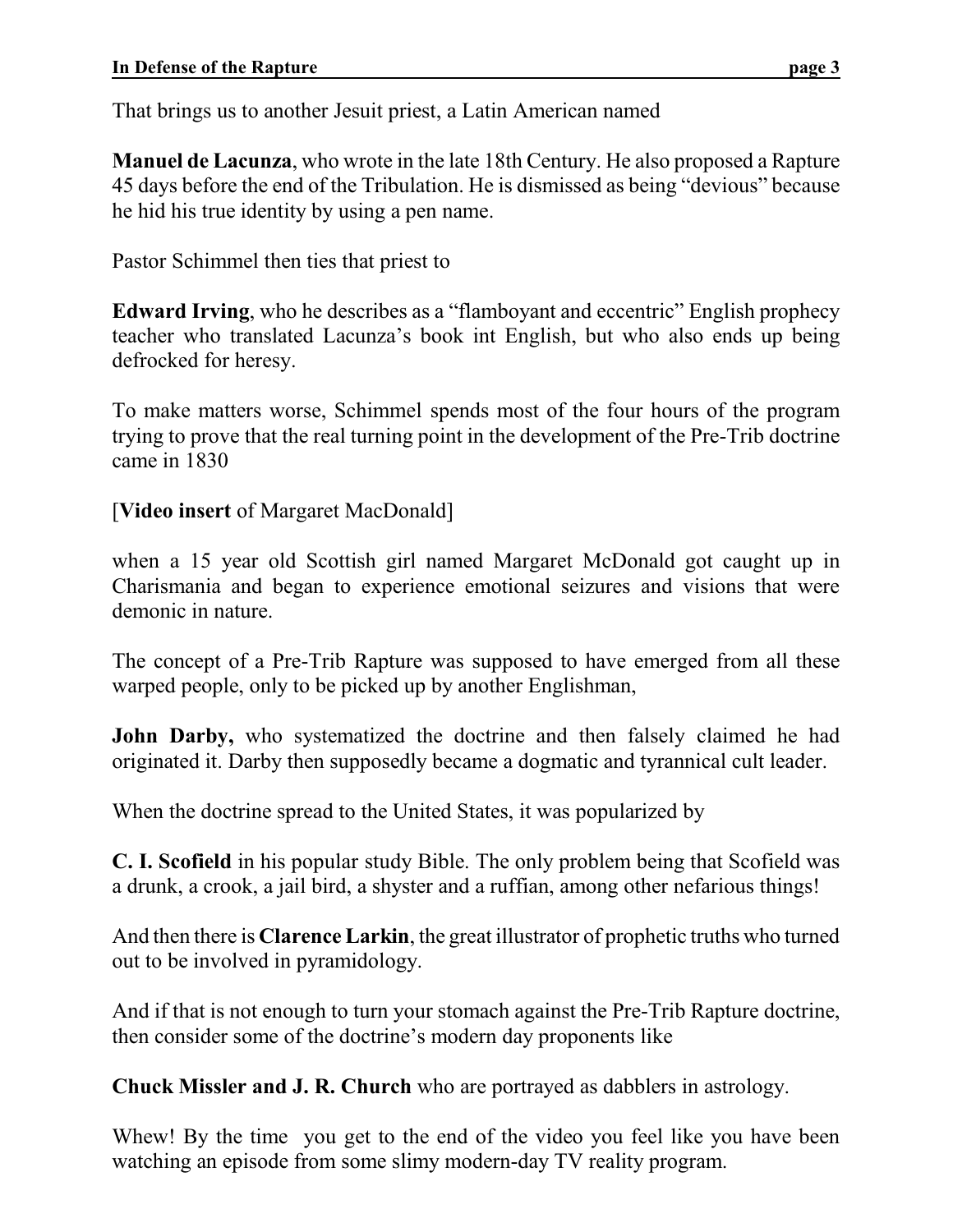And then there is their treatment of our eminent leader — namely, **Tommy Ice**. He is derisively written off as

"Tim LaHaye's bulldog."

I found that label particularly interesting in view of the fact that two of the leading experts featured in the video are

**Jacob Prasch and Dave MacPherson**, both of whom come across as sarcastic, mocking, vilifying pit bulls who make Tommy Ice look tame in comparison.

Let me show you what am talking about.

Here's Jacob Prasch talking about John Darby.

[**Video insert** of Prasch talking about Darby]

Or consider Dave MacPherson talking about C. I. Scofield. Notice how he drips with sarcasm.

[**Video insert** of MacPherson talking about Scofield]

# **An Irrelevant Focus**

Personally, I found all this mud-slinging and character assassination totally irrelevant to the question of the validity of the Pre-Trib Rapture doctrine. After all, the only people God has to work through here on this earth are sinners.

Take **Morgan Edwards**, for example. Yes, he was defrocked when he experienced what appeared to be an emotional breakdown and stopped attending church and started drinking.

But no mention was made of his many years of faithful service to the Church in Wales, Ireland and here in the United States after he emigrated to this country in 1761.

Nor was there any mention of the fact that he co-founded the first Baptist university in the American colonies, known today as Brown University.

Oh, and also, no mention was made of the fact that he was completely restored to the church and thereafter lived an exemplary life.

And then there are the two **Jesuit priests** who believed the Rapture would occur 45 days before the end of the Tribulation and the return of Jesus.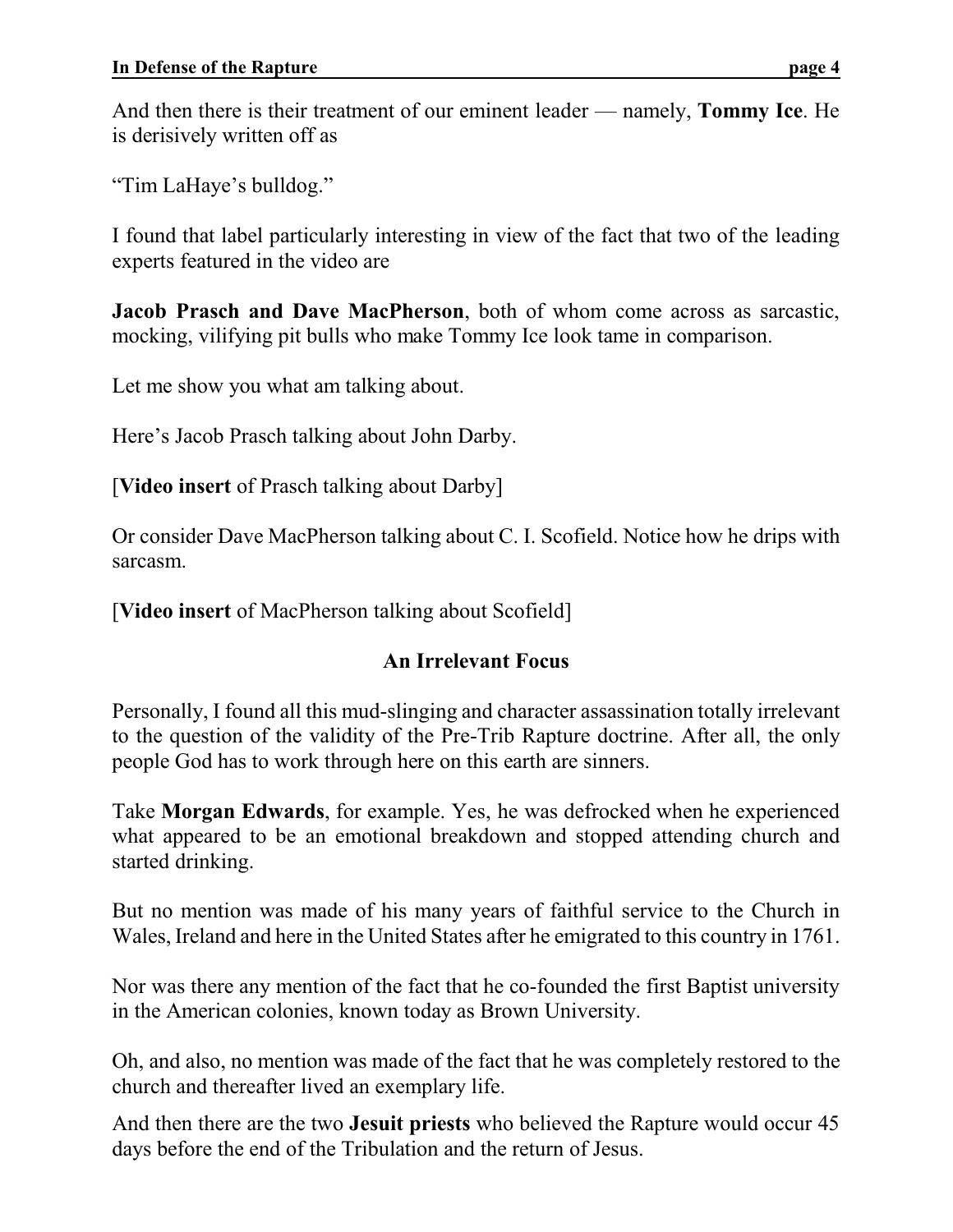Over and over we are reminded that they were Catholics who were members of the sinister Jesuit Order — as if nothing good could ever come from a Catholic priest.

On that basis, I guess we will have to fault the revival of the true Gospel by Martin **Luther** in the 16th Century since he was also a Catholic priest.

In fact, based on the reasoning of this video presentation, we will have to throw out all of Martin Luther's reforms since he ended up becoming the worst anti-Semite in the history of Christendom.

Keep in mind that he wrote a pamphlet near the end of his life in which he provided the blueprint for the Holocaust.

This was acknowledged by Hitler in his book, *Mein Kampf*, when he described Luther as "great warrior, a true statesman, and a great reformer."

# **Margaret MacDonald**

And then there is Margaret MacDonald, the hyper-Charismatic 15 year old Scottish girl who supposedly affirmed the Pre-Trib Rapture in her emotional trances in 1830 which are portrayed as demon-induced. They have an actor portraying her in the video,

[**Insert video**] and she is shown over and over and over again throughout the tedious four hours of the program sitting in the corner of a room rocking back and forth and looking terribly distressed.

I grew up in an Amillennial church were I never once ever heard the word, Rapture. After attending that church for 30 years, if you had asked me to define the Rapture, I probably would have said,

"It is a sensation you feel when your girlfriend kisses you."

I came to a belief in a Pre-Trib-Rapture through my study of the Scriptures, and it was years later before I ever even heard of Margaret MacDonald.

**Todd Strandberg**, the founder of the Rapture Ready website, has written,

"I cannot recall ever hearing any Pre-Trib speaker say, 'I believe in the Rapture because Margaret MacDonald told me so.'"

He goes on to say that he searched all the prophecy books in his library written by those with a Pre-Trib viewpoint, and he could never find even one reference to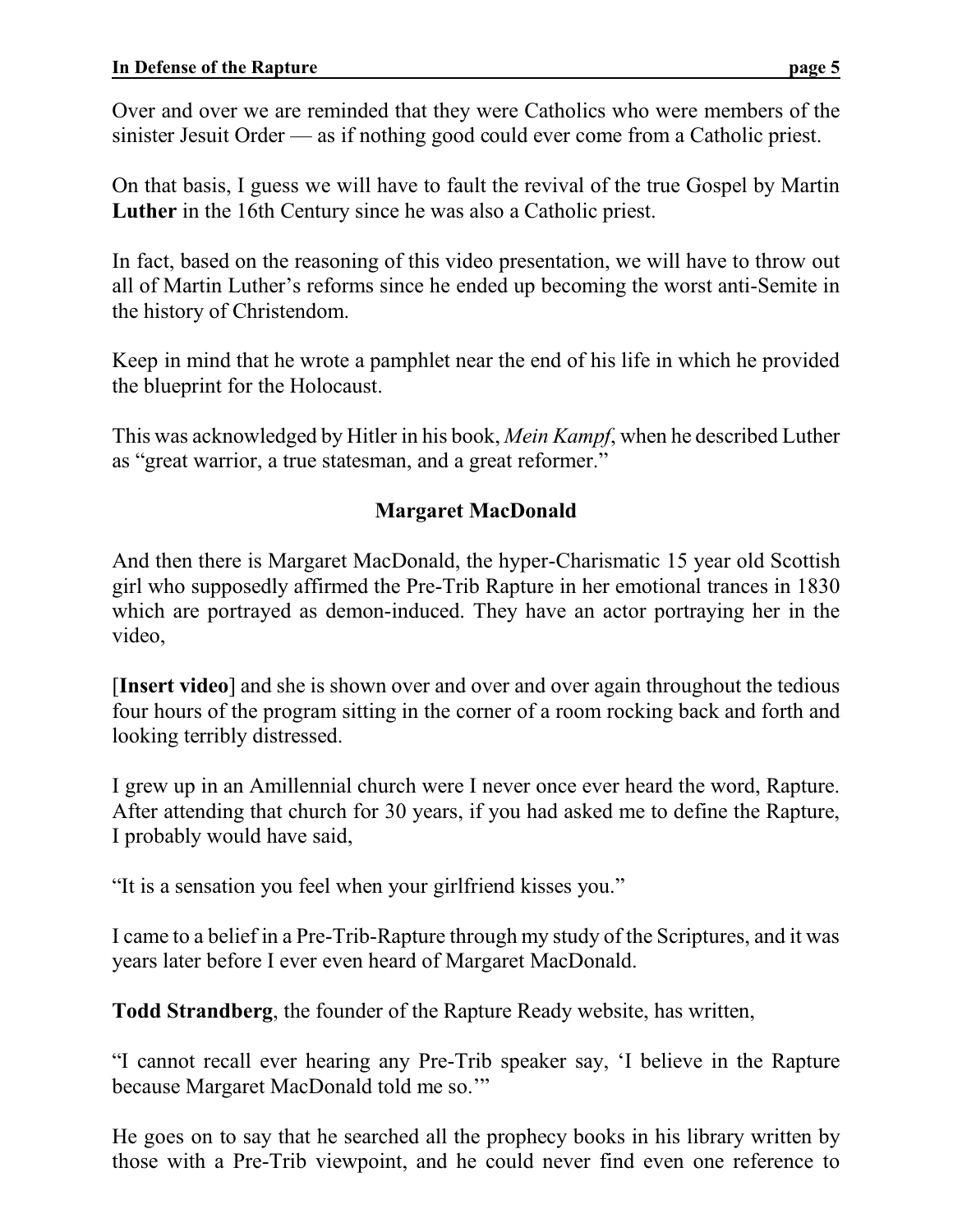Margaret MacDonald. He concluded,

"It was like looking for the cartoon character, 'Where's Waldo.' Only in this case, no Waldo was to be found."

I first heard of Margaret MacDonald when a Pre-Trib critic told me that the Pre-Trib Rapture doctrine had to be false because it originated with a teen age Scottish girl who experienced a demonic seizure.

That perked my curiosity, so I went searching for this girl, and I found her in a book written by Dave MacPherson in 1973 entitled,

*The Unbelievable Pre-Trib Origin*. Since that time, MacPherson has written at least six subsequent books on the topic, several of which come across as being nothing but the original book with a new title.

As Tommy Ice put it in one of his articles, "MacPherson has dedicated his life to fulltime Rapture hating . . ."

I will never forget how amazed I was when I finished reading MacPherson's book. That's because the book had an appendix that contained Margaret MacDonald's prophetic vision, and I could not find even so much as a hint of a Pre-Trib Rapture in what she supposedly said. Here was a whole book dedicated to the proposition that this girl was the originator of the a doctrine and not one trace of that doctrine could be found in the vision that MacPherson presents as proof!

And what is really amazing is that Pastor Schimmel admits this in his video program when he says:

Our personal position at Good Fight Ministries is that Margaret MacDonald's end time Rapture vision is convoluted, and we can't say for sure that Margaret Mac-Donald had a partial Pre-Trib Rapture in mind . . .

The fact of the matter is that this young woman's vision was about the **Second Coming**, and the only novel things about it were, first, her unbiblical concept that it would be "secret and invisible" rather than an event that "every eye will see" (Revelation 1:7), and second, that it would consist of a partial rapture of Spirit-filled saints. By "secret and invisible" she meant the Lord's Second Coming would be seen only by believers and not by the world.

The claims concerning the importance of Margaret MacDonald in the development of the Pre-Trib concept of the Rapture are so silly that Todd Strandberg was motivated to write: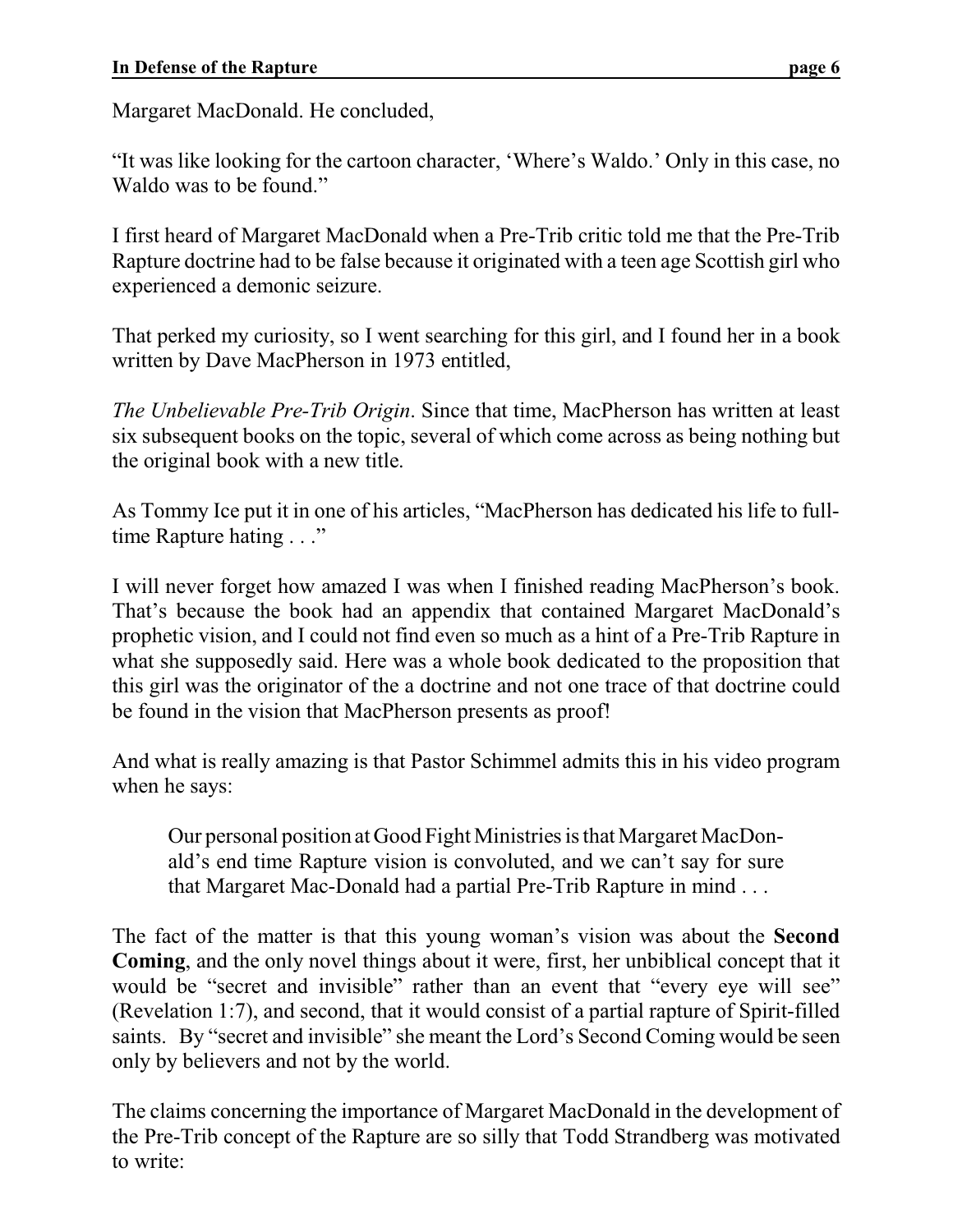From reading the writings of anti-Rapture authors, one would think we Pre-Tribbers would be reverencing MacDonald as Catholics do Mary. But clearly we don't. Pre-Tribbers don't go around reciting, "Hail Margaret full of grace, blessed art thou among visionaries, pray for us sinners at the time of the Rapture."

#### **Summary**

So, the first and most fundamental argument of the whole video is that the Pre-Trib Rapture concept cannot be true because it was developed by people who were theologically unorthodox, or morally deficient, or mentally unbalanced.

The second argument presented is that the Pre-Trib concept is too new to be true.

**Dr. Andy Woods** has responded decisively to both of these arguments in the series of 31 articles he has written to date about the Rapture.

His point is that a biblical doctrine is not to be judged by who developed it or when it appeared.

Rather, he states, "The standard of truth is 'does the concept harmonize with biblical revelation regardless of the person who originated it or the chronological era when the idea arose?'"

#### **Conclusion**

There is much, much more I could say about this despicable video, but I promised Tommy Ice I would keep my review of it very brief.

So, let me just conclude by saying that a remarkable new book has just been published about the historical development of the Pre-Trib Rapture concept.

It was written by **Dr. William Watson** and it is titled, "Dispensationalism before Darby."

Dr. Watson used more than 350 primary sources from the 17th and 18th Centuries in compiling his new book.

He points out that most of the sources that he quotes in the book have not been previously cited in the debate about the origin of the Pre-Trib Rapture — "most likely because they have not been read for centuries."

Concerning the concept of a Pre-Tribulation Rapture, he concludes that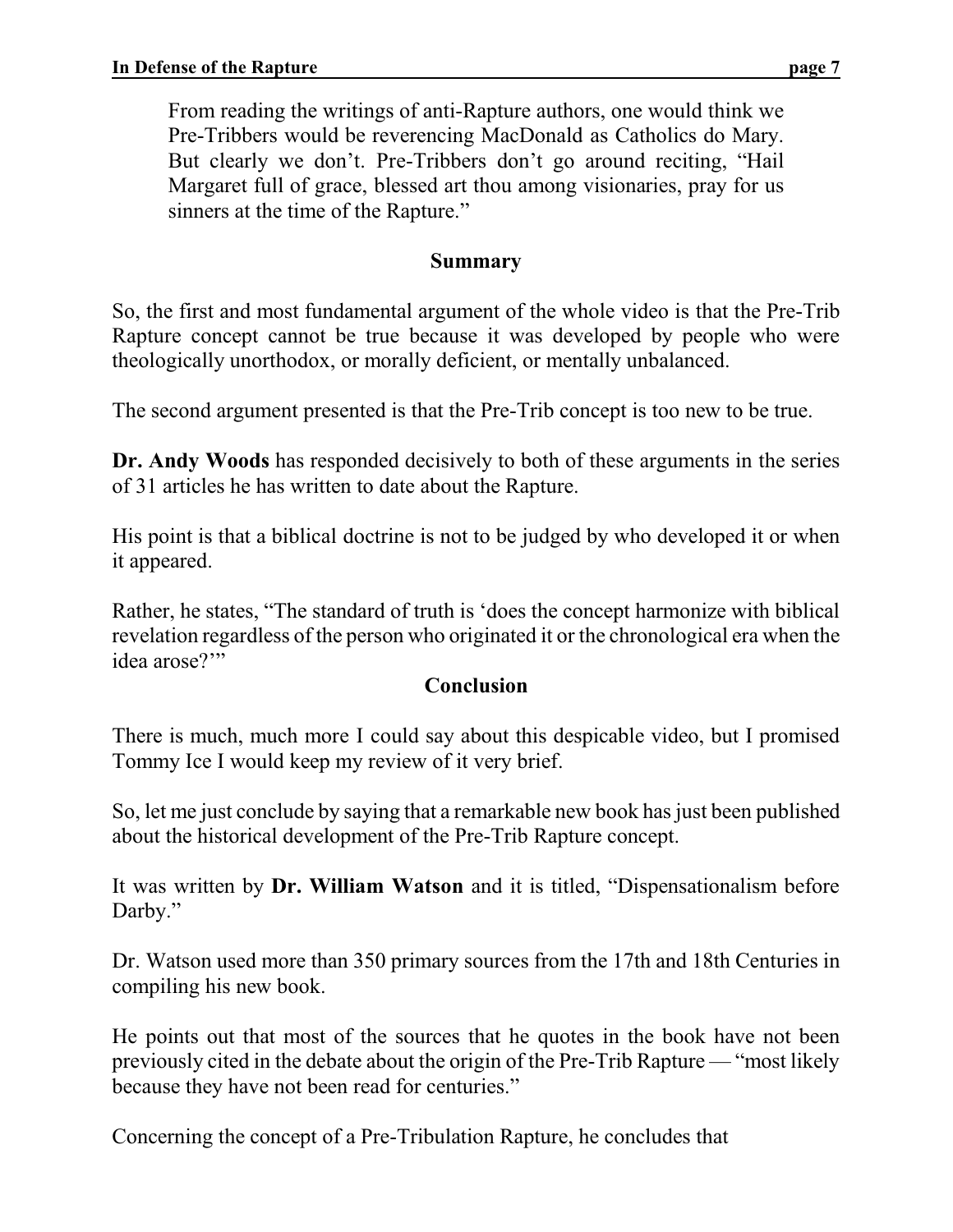"very little of what John Nelson Darby taught in the mid-nineteenth century was new."

## **The Results of the Research**

His research clearly shows that by the end of the 17th Century, the concept of a Rapture that is separate and apart from the Second Coming had become a commonplace concept.

He names seven authors who held a "pre-conflagration" view of a rapture that would take the saints out of the world before it was consumed by fire.

He identifies six other authors who were "clearly Pre-Trib."

And he names four who were not Pre-Trib but who refer in their writings to the existence of others who were.

He notes that the use of the word, Rapture, was also widespread, with some even referring to those who would be "left behind." [Sorry, Tim!]

This interpretation of a Rapture separate and apart from the Second Coming continued to be espoused by Bible prophecy experts throughout the 18th Century. Their timing of the Rapture varied,

but by the end of the18th century, "more than a generation before Darby, belief in a Rapture of the church before a great tribulation was commonplace in Britain."

In fact, Dr. Watson demonstrates that "the belief was held not only by Baptists . . . but also by leading Anglicans . . . and even by Scottish Presbyterians . . ."

Without all of Dr. Watson's detailed evidence, secular historian **Dr. Paul Boyer** had already come to this conclusion in his book, *When Time Shall Be No More; Prophecy Belief in Modern American Culture* which was published by Harvard University Press, in 1994. He wrote:

In a sense, Darby's system contained nothing new. His focus on the future fulfillment of prophecy followed the eschatology of the early Christians. Premillennialism had been an option for Protestant evangelicals since Joseph Mede's day (1586-1639), while rudimentary forms of "Dispensationalism" go back at least as far as Joachim of Fiore (1135- 1202).

Even Rapture doctrine . . . can be found in the writings of early interpreters, including Increase Mather (1639-1723). But Darby wove these diverse strands into a tight and cohesive system that he buttressed at